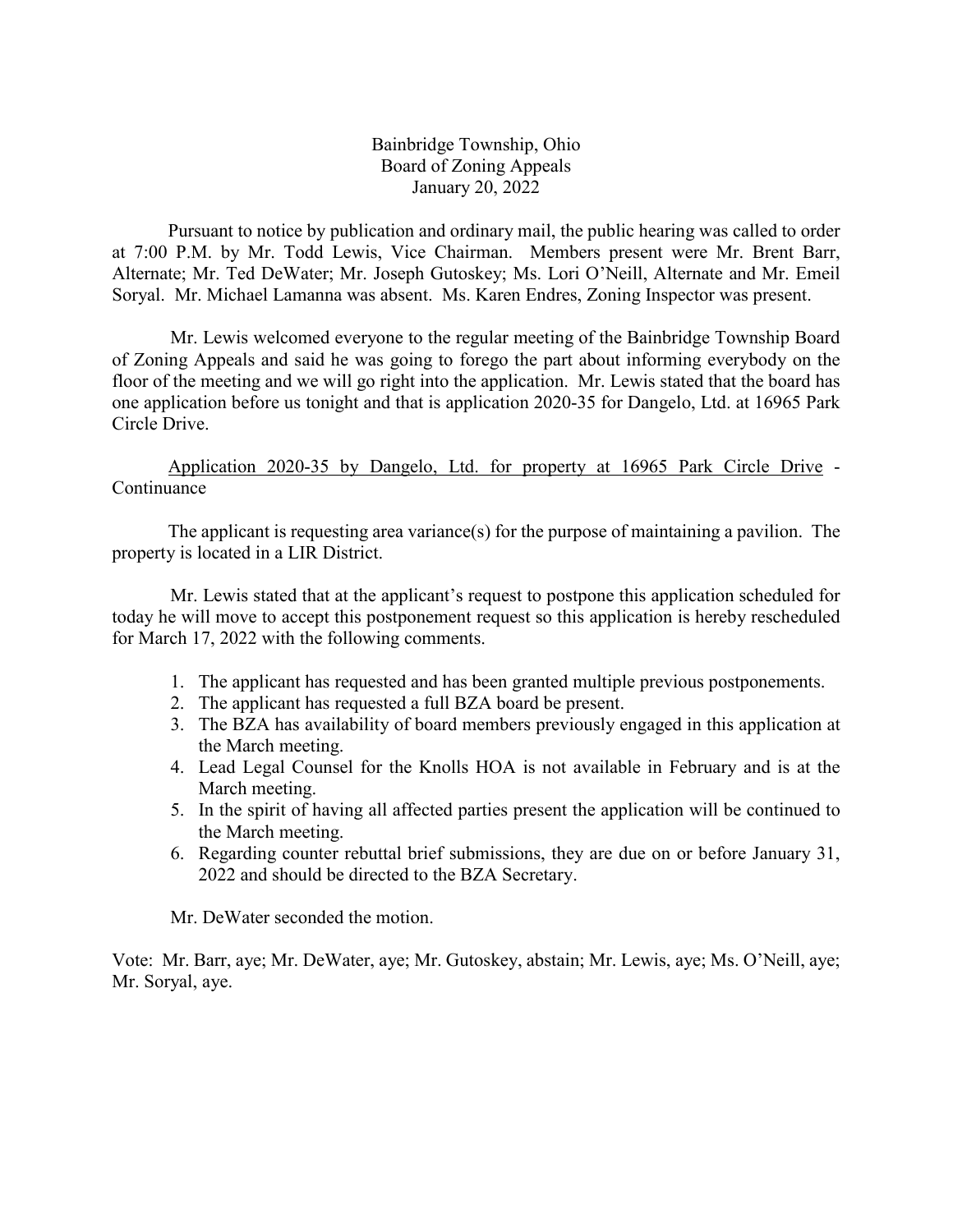Since there was no further testimony, the public hearing was closed at 7:03 P.M.

Respectfully submitted,

Brent Barr, Alternate Ted DeWater Joseph Gutoskey Michael Lamanna, Chairman Todd Lewis, Vice Chairman Lori O'Neill, Alternate Emeil Soryal

Attested to by: Linda L. Zimmerman, Secretary Board of Zoning Appeals

Date: February 17, 2022

AUDIO RECORDING ON FILE

BZA PH 1/20/2022 -2-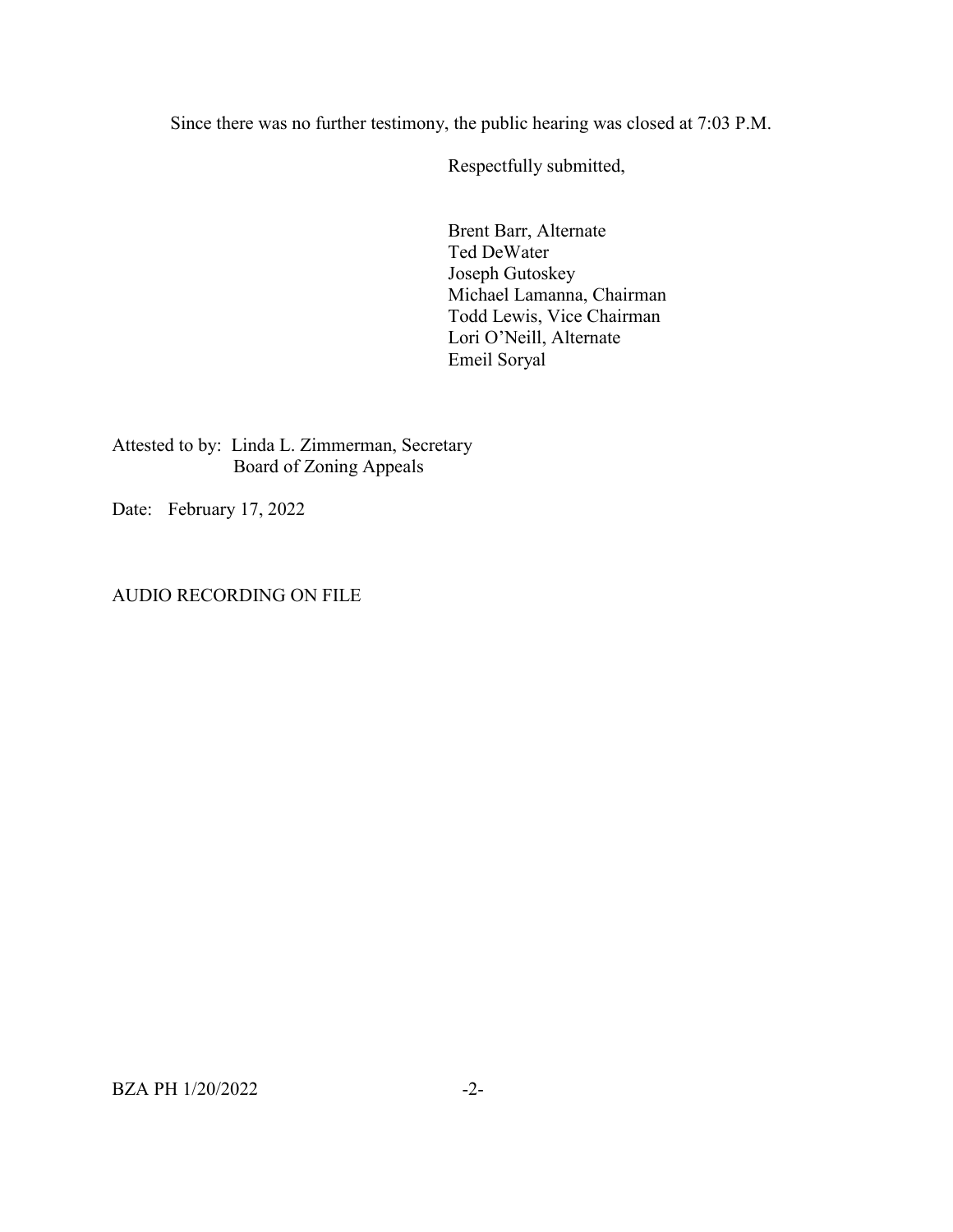## Bainbridge Township, Ohio Board of Zoning Appeals January 20, 2022

The regular meeting of the Bainbridge Township Board of Zoning Appeals was called to order at 7:03 P.M. by Mr. Todd Lewis, Vice Chairman. Members present were Mr. Brent Barr, Alternate; Mr. Ted DeWater; Mr. Joseph Gutoskey; Ms. Lori O'Neill, Alternate and Mr. Emeil Soryal. Mr. Michael Lamanna was absent. Ms. Karen Endres, Zoning Inspector was present.

Mr. Lewis welcomed the two new Board of Zoning Appeals members, Mr. Emeil Soryal who joined us in December and Ms. Lori O'Neill who is the new alternate.

#### MINUTES

Mr. Lewis moved to adopt the meeting minutes of December 16, 2021 as written.

Mr. DeWater seconded the motion.

Vote: Mr. Barr, aye; Mr. DeWater, aye; Mr. Gutoskey, aye; Mr. Lewis, aye, Mr. Soryal, aye.

### ORGANIZATIONAL SESSION

#### Election of Chairman

Mr. Lewis made a motion to appoint Mr. Lamanna as Chairman.

Mr. Barr seconded the motion.

Vote: Mr. Barr, aye; Mr. DeWater, aye; Mr. Gutoskey, aye; Mr. Lewis, aye; Mr. Soryal, aye.

## Election of Vice Chairman

Mr. Gutoskey made a motion to appoint Mr. Lewis as Vice Chairman.

Mr. Barr seconded the motion.

Vote: Mr. Barr, aye; Mr. DeWater, aye; Mr. Gutoskey, aye; Mr. Lewis, abstain; Mr. Soryal, aye.

#### Sunshine Law

Mr. DeWater made a motion to adopt the Ohio Sunshine Law (ORC).

Mr. Gutoskey seconded the motion.

Vote: Mr. Barr, aye; Mr. DeWater, aye; Mr. Gutoskey, aye; Mr. Lewis, aye; Mr. Soryal, aye.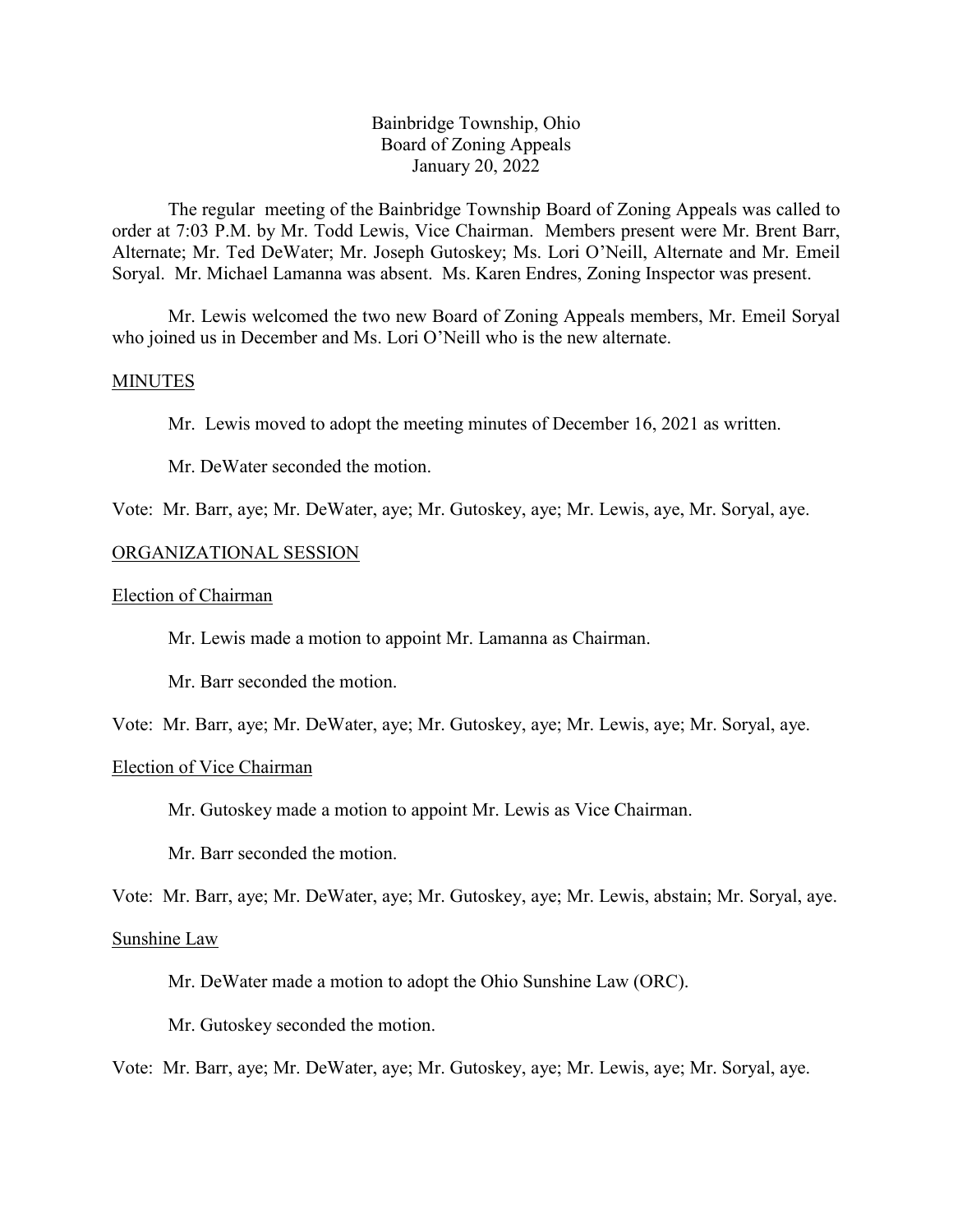#### Meeting Schedule

Mr. Barr made a motion to set the meeting night of the Board of Zoning Appeals on the third Thursday of each month at 7:00 P.M. at the Bainbridge Town Hall; which meetings may be continued from time to time, at the discretion of the board, to such other dates as set at the meeting; and also that the board may schedule additional meetings during the month upon its motion.

Mr. Lewis seconded the motion.

Vote: Mr. Barr, aye; Mr. DeWater, aye; Mr. Gutoskey, aye; Mr. Lewis, aye; Mr. Soryal, aye.

### Zoning Secretary

Mr. Gutoskey made a motion to reappoint Linda Zimmerman as secretary to the Board of Zoning Appeals.

Mr. Barr seconded the motion.

Vote: Mr. Barr, aye; Mr. DeWater, aye; Mr. Gutoskey, aye; Mr. Lewis, aye; Mr. Soryal, aye.

#### By-Laws

Mr. Soryal made a motion to adopt the Bainbridge Township Board of Zoning Appeals By-Laws and Procedures effective January 18, 2007 and amended on January 15, 2009.

Mr. DeWater seconded the motion.

Vote: Mr. Barr, aye; Mr. DeWater, aye; Mr. Gutoskey, aye; Mr. Lewis, aye; Mr. Soryal, aye.

#### New BZA Member Guidance

Mr. Lewis reviewed BZA guidance with the new members.

### APPLICATIONS FOR NEXT MONTH

## Application 2022-1 by Myers Architects on Behalf of William Oliver for property at 8605 Lake in the Woods Trail

The applicant is requesting area variance(s) for the purpose of adding a front porch. The property is located in a R-5A District.

#### $BZA \ R \ 1/20/2022$   $-2$ -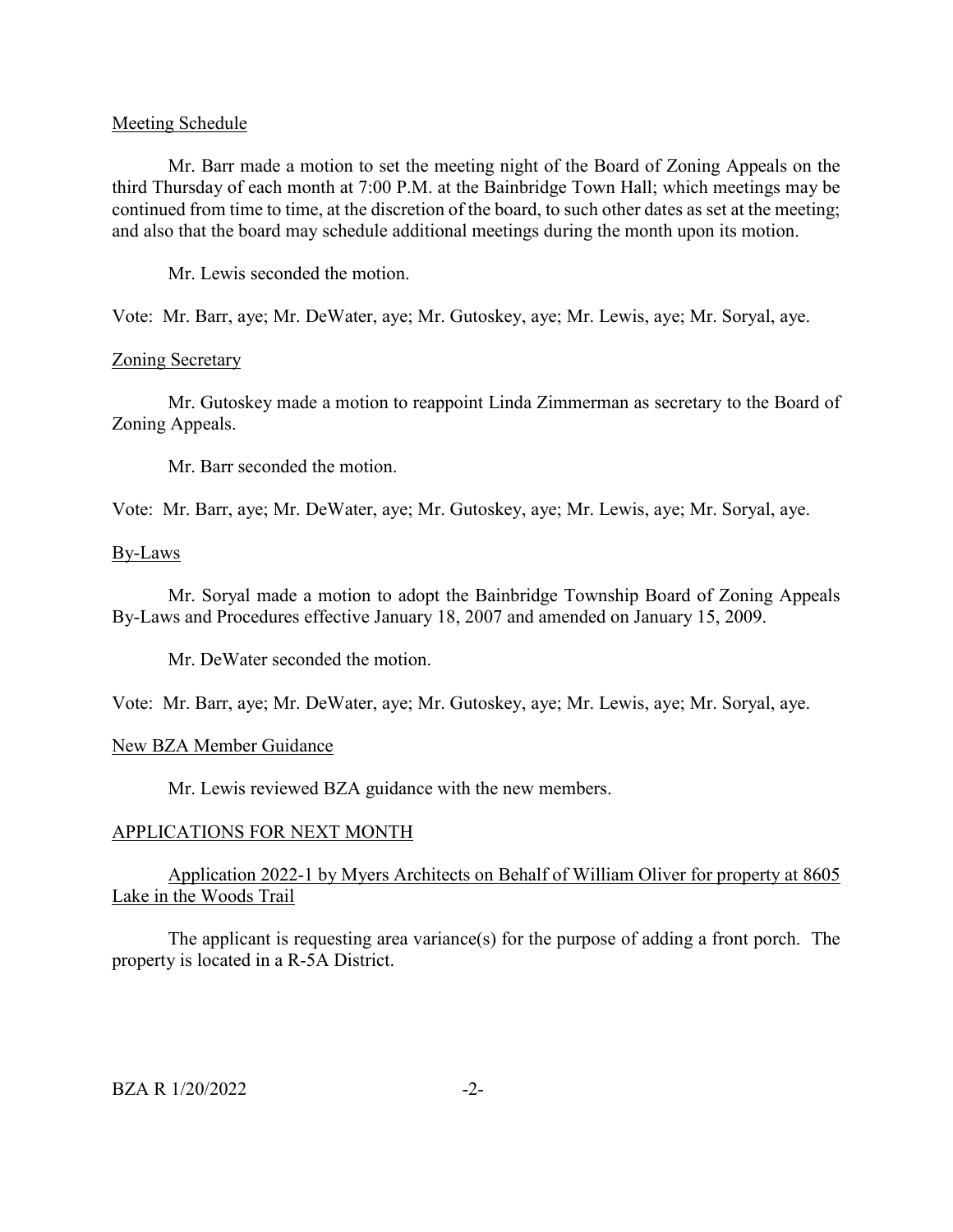Application 2022-2 by David Steiner and Katherine Gibbons for property at 17320 Corban Drive

The applicants are alleging error by the Zoning Inspector. The property is located in a R-5A District.

## Application 2022-3 by Timothy Bollinger for property at 17490 Lansmark Court

The applicant is requesting area variance(s) for the purpose of additional lot coverage for a driveway and parking. The property is located in a R-3A District.

## Application 2022-4 by Ted A. Batchelor for property at 16434 Snyder Road

The applicant is requesting area variance(s) for the purpose of replacing two front porches. The property is located in a R-5A District.

# Application 2022-5 by VOH-Bainbridge Township, LLC for property at 8378 East Washington Street (Citizens Bank)

The applicant is requesting area variance(s) for side lot line setbacks to allow two driveway accesses to cross and allow a 0' driveway setback. The property is located in a CB District.

# Application 2022-6 by VOH-Bainbridge Township, LLC for property at PP#02-292860 East Washington Street (Aldi's Grocery Store)

The applicant is requesting area variance(s) to allow two driveway accesses to cross side lot line and allow a shared driveway. The property is located in a CB District.

The Bainbridge Township Board of Zoning Appeals set a public hearing on the above applications for February 17, 2022 at 7:00 P.M. at the Bainbridge Township Community Hall, 17826 Chillicothe Road, Bainbridge Township, Ohio and unanimously resolved to request the Bainbridge Township Board of Trustees to issue a purchase order for legal advertising.